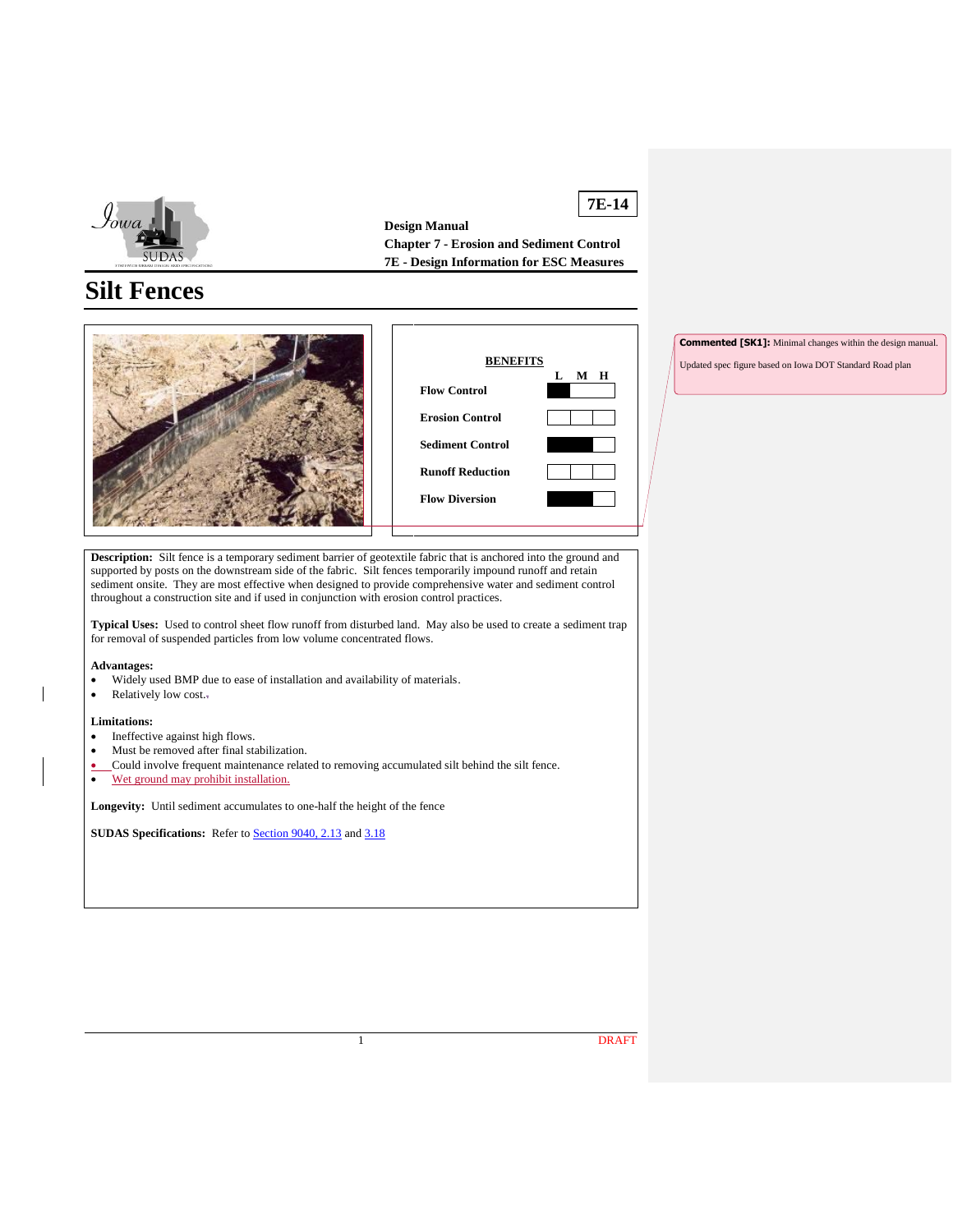## **A. Description/Uses**

Silt fence is a temporary barrier used to remove sediment from runoff. The fence works by intercepting sheet flow from slopes, causing the runoff to pond behind the fence, thereby promoting deposition of sediment on the uphill side of the fence.

Silt fence consists of a geotextile fabric that is trenched or sliced into the ground. The bottom of the fence is anchored into the ground by compacting the disturbed soil along both sides of the trench or slice. The top of the fence is attached to steel posts for support, creating a barrier to the flow of contaminated stormwater runoff.

Silt fence is one of the most commonly used sediment control practices. As such, it is often used improperly, or installed incorrectly. It should be placed at regular intervals on slopes to impound water. Silt fence can also be used in ditches and swales to create a small sediment containment system or ditch check. However, use as a ditch check should be limited to minor ditches and swales due to the potential for blow-out or undermining of the silt fence by high flows.

A common misconception among many designers is that the silt fence actually "filters" suspended particles from runoff. The effectiveness of silt fence is primarily derived from its ability to pond water behind the fence. This ponding action allows suspended particles to settle out on the uphill side of the fence. Particles are not removed by filtering the runoff through the fabric.

## **B. Design Considerations**

#### **1. Overland Flow:**

- **a. General Guidelines:** Silt fence for sediment and slope control should be installed along the contour of the slope (i.e. the entire length should be at the same elevation). At each end of the silt fence a 20 foot segment should be turned uphill ("J"-hook) to prevent ponded water from flowing around the ends of the silt fence. Individual sections of silt fence should be limited to 200 foot lengths. This limits the impact if a failure occurs, and prevents large volumes of water from accumulating and flowing to one end of the installation, which may cause damage to the fence.
- **b. Sediment Control:** When used for sediment control, silt fence should be located to maximize the storage volume created behind the fence. Larger storage volumes increase the sediment removal efficiency of the silt fence, and decrease the required replacement/cleanout intervals.

A common location to place silt fence for sediment control is at the toe of a slope. When used for this application, the silt fence should be located as far away from the toe of the slope as practical to ensure that a large storage volume is available for runoff and sediment.

**c. Slope Control:** Silt fence can be installed on a slope to reduce the effective slope length and limit the velocity of runoff flowing down the slope. Silt fence also helps prevent concentrated flows from developing, which can cause rill and gully erosion. As a secondary benefit, silt fence installed on slopes can remove suspended sediment from runoff that results from any erosion that has occurred. For slopes that receive runoff from above, a silt fence should be placed at the top of the slope to control the velocity of the flow running onto the slope, and to spread the runoff out into sheet flow.

**Commented [SK2]:** Eliminated reference to 600' spacing if slopes are less than 5% within the specifications for consistency with Iowa DOT.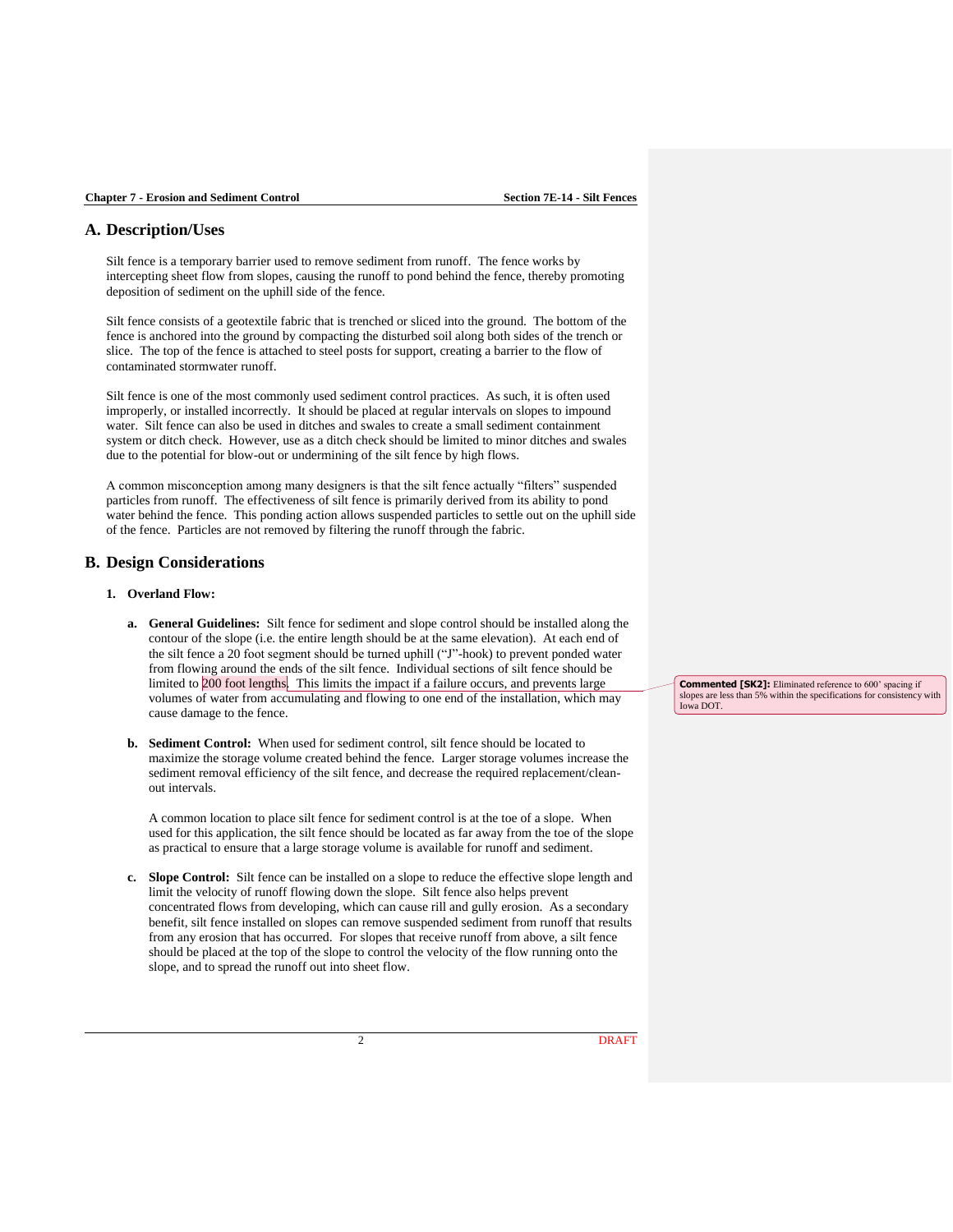





**Commented [SK3]:** These were taken from the updated spec figures. Do we want to include those figures here or just reference the specs.

If standalone figures for design are desired, we'll replace the circle notes with actual notes.

**d. Perimeter Control:** Silt fence is commonly used as a perimeter control along streets or adjacent to water bodies to prevent polluted water from leaving the site. When a diversion or perimeter control silt fence is installed in the direction of a slope, a 20 foot length of fence should be turned in, across the slope, at regular intervals (100 feet) to create a "J"-hook. These "J"-hooks act as check dams, controlling the velocity of the diverted runoff as it travels along the fence.

#### **Figure 7E-14.02**: Typical Silt Fence Installation for Perimeter Control



- **2. Concentrated Flow:** For concentrated flows in swales or ditches, the silt fence is installed at right angles to the flow of water with the end posts turned uphill to prevent water from flowing around the edges. The 2 year discharge in the ditch should be checked to ensure that it does not exceed 1 cfs. For ditch or swale applications greater than 1 cfs, alternative methods of sediment removal and velocity control within the ditch, such as rock or manufactured ditch checks and sediment traps, are required.
- **3. Diversion:** Silt fence can also be utilized as a synthetic diversion structure to redirect clean water around a site and intercept sediment-laden runoff and transport it to a sediment removal practice.

## **C. Application**

 $\mathsf{l}$ 

For sediment control applications, the maximum contributing area should not exceed 1/4 acre per 100 feet of fence. If the contributing area exceeds this value, additional silt fence should be installed to break up the runoff into multiple storage areas.